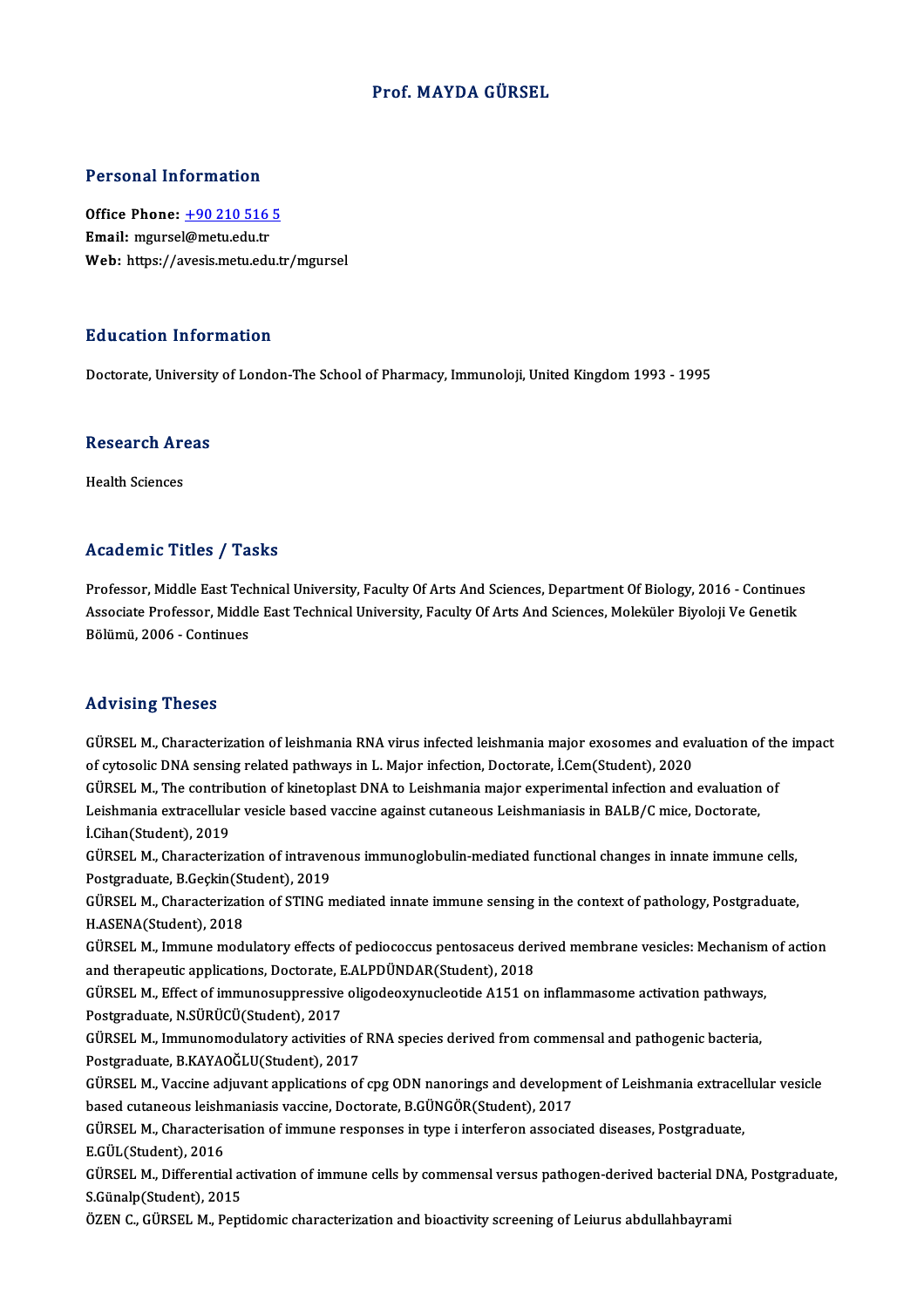(Scorpiones:Buthidae) venom, Postgraduate, E.ERDEŞ(Student), 2015<br>CÜRSEL M. Differential estivation of immune selle by semmensel versu

GÜRSEL M., Differential activation of immune cells by commensal versus pathogen-derived DNA, Postgraduate,<br>S.GÜNALP(Student), 2015 (Scorpiones:Buthidae) ven<br>GÜRSEL M., Differential act<br>S.GÜNALP(Student), 2015<br>GÜBSEL M., ATB, ETIB avalı GÜRSEL M., Differential activation of immune cells by commensal versus pathogen-derived DNA, Postgraduate,<br>S.GÜNALP(Student), 2015<br>GÜRSEL M., ATR-FTIR evaluation of structural and functional changes on murine macrophage ce

S.GÜNALP(Student), 2015<br>GÜRSEL M., ATR-FTIR evaluation of structural and functional changes on murine macrophage cells u<br>suppression by immunotherapeutic oligodeoxynucleotides, Postgraduate, E.SPAHİU(Student), 2015<br>ÖZEN C. GÜRSEL M., ATR-FTIR evaluation of structural and functional changes on murine macrophage cells upon activation a<br>suppression by immunotherapeutic oligodeoxynucleotides, Postgraduate, E.SPAHİU(Student), 2015<br>ÖZEN C., GÜRSEL

suppression by immunotherapeutic oligodeoxynucleotides, Postgraduate, E.SPAHİU(Student), 2015<br>ÖZEN C., GÜRSEL M., Peptidomic characterization and bioactivity screening of Leiurus abdullahbayrami (scorpiones:<br>buthidae) veno ÖZEN C., GÜRSEL M., Peptidomic characterization and bioactivity screening of Leiurus abdullahbayrami (scorpiones:<br>buthidae) venom /, Postgraduate, E.Erdeş(Student), 2015<br>GÜRSEL M., Differential activation of immune cells b buthidae) venom /, Postgraduate, E.Erdeș(Student), 2015

GÜRSEL M., Differential activation of immune cells by commensal versus pathogen-derived bacterial RNA,<br>M.ÖZCAN(Student), 2014<br>GÜRSEL M., Immunotherapeutic applications of nucleic acid based tlr agonists and antagonists, Do

M.ÖZCAN(Student), 20<br>GÜRSEL M., Immunothe<br>F.CEM(Student), 2014<br>ÖZCENCİZ C. CÜRSEL 1 GÜRSEL M., Immunotherapeutic applications of nucleic acid based tlr agonists and antagonists, Doctorate,<br>F.CEM(Student), 2014<br>ÖZCENGİZ G., GÜRSEL M., A study on induction of minicell formation by FTSZ overproducing L-form

F.CEM(Student), 2014<br>ÖZCENGİZ G., GÜRSEL M., A study on<br>Postgraduate, İ.CEM(Student), 2014<br>CÜRSEL M. Immunomodulatoru effe ÖZCENGİZ G., GÜRSEL M., A study on induction of minicell formation by FTSZ overproducing L-form E. col<br>Postgraduate, İ.CEM(Student), 2014<br>GÜRSEL M., Immunomodulatory effects of commensal bacteria-derived membrane vesicles,

Postgraduate, İ.CEM(Student), 2<br>GÜRSEL M., Immunomodulatory<br>E.ALPDÜNDAR(Student), 2013<br>CÜBSEL M. Cyslia di CMB based GÜRSEL M., Immunomodulatory effects of commensal bacteria-derived membrane vesicles, Postgradua<br>E.ALPDÜNDAR(Student), 2013<br>GÜRSEL M., Cyclic-di-GMP based immune stimulatory formulations as vaccine adjuvants, Postgraduate,<br>

E.ALPDÜNDAR(Student), 2013<br>GÜRSEL M., Cyclic-di-GMP based immune stimulatory formulations as vaccine adjuvants, Postgraduate,<br>S.YILDIZ(Student), 2013

GÜRSEL M., Determination of immune stimulatory properties of synthetic CpG oligodeoxynucleotide / cationic peptide complexest,Postgraduate,B.Güngör(Student),2012 GÜRSEL M., Determination of immune stimulatory properties of synthetic CpG oligodeoxynucleotide / cationic peptide<br>complexest, Postgraduate, B.Güngör(Student), 2012<br>GÜRSEL M., Determination of immune stimulatory properties

complexest, Postgraduate, B.Güngör(Student), 2012<br>GÜRSEL M., Determination of immune stimulatory pro<br>complexes, Postgraduate, B.GÜNGÖR(Student), 2012

# complexes, Postgraduate, B.GÜNGÖR(Student), 2012<br>Articles Published in Journals That Entered SCI, SSCI and AHCI Indexes

rticles Published in Journals That Entered SCI, SSCI and AHCI Indexes<br>I. Low Density Granulocytes and Dysregulated Neutrophils Driving Autoinflammatory Manifestations<br>in NEMO Deficiency inco Published III J<br>Low Density Granule<br>in NEMO Deficiency<br>Vilmas N. S. Eltan S. P. Low Density Granulocytes and Dysregulated Neutrophils Driving Autoinflammatory Manifestations<br>in NEMO Deficiency<br>Yilmaz N. S. , Eltan S. B. , KAYAOĞLU B., Geckin B., Heredia R. J. , Sefer A. P. , KIYKIM A., Nain E., Kasap

in NEMO Deficiency<br>Yilmaz N. S. , Eltan S. B. , KAYAOĞLU B., Geckin B., Heredia R. J. , Sefer A. P. , KIYKIM A., Nain E., Kasap N., DOĞRU Ö.,<br>et al.

JOURNAL OF CLINICAL IMMUNOLOGY, vol.42, no.3, pp.582-596, 2022 (Journal Indexed in SCI)

et al.<br>I . I . Expanding the Clinical and Immunological Phenotypes and Natural History of MALT1 Deficiency<br>I . Expanding the Clinical and Immunological Phenotypes and Natural History of MALT1 Deficiency<br>Sefen A. B. Abelbes JOURNAL OF CLINICAL IMMUNOLOGY, vol.42, no.3, pp.582-596, 2022 (Journal Indexed in SCI)<br>Expanding the Clinical and Immunological Phenotypes and Natural History of MALT1 Deficienc<br>Sefer A. P. , Abolhassani H., Ober F., KAYA Expanding the<br>Sefer A. P. , Aboll<br>Aydemir S., et al.<br>JOUPMAL OF CLI Sefer A. P. , Abolhassani H., Ober F., KAYAOĞLU B., Eltan S. B. , Kara A., ERMAN B., Yilmaz N. S. , Aydogmus C.,<br>Aydemir S., et al.<br>JOURNAL OF CLINICAL IMMUNOLOGY, vol.42, no.3, pp.634-652, 2022 (Journal Indexed in SCI)

III. The silent and dangerous inequity around access to COVID-19 testing: A call to action Comment JOURNAL OF CLINICAL IMMUNOLOGY, vol.42, no.3, pp.634-652, 2022 (Journal Indexed in SCI)<br>The silent and dangerous inequity around access to COVID-19 testing: A call to action Comment<br>Batista C., Hotez P., Ben Amor Y., Kim J Th<br>Ba<br>al Batista C., Hotez P., Ben Amor Y., Kim J. H. , Kaslow D., Lall B.,<br>al.<br>ECLINICALMEDICINE, vol.43, 2022 (Journal Indexed in SCI)<br>Development and preclinisel evoluation of virus like al.<br>IV. Development and preclinical evaluation of virus-like particle vaccine against COVID-19 infection<br>IV. Development and preclinical evaluation of virus-like particle vaccine against COVID-19 infection

ECLINICALMEDICINE, vol.43, 2022 (Journal Indexed in SCI)<br>Development and preclinical evaluation of virus-like particle vaccine against COVID-19 infection<br>YILMAZ İ. C. , İPEKOĞLU E. M. , Bulbul A., Turay N., Yildirim M., Ev **Deve**<br>YILM<br>et al. YILMAZ İ. C. , İPEKOĞLU E. M. , Bulbul A., Turay N., Yildirim M., Evci<br>et al.<br>ALLERGY, vol.77, no.1, pp.258-270, 2022 (Journal Indexed in SCI)<br>COVID 19 Vassine Inequity: Hish time te selihrata the sleh

ALLERGY, vol.77, no.1, pp.258-270, 2022 (Journal Indexed in SCI)

et al.<br>ALLERGY, vol.77, no.1, pp.258-270, 2022 (Journal Indexed in SCI)<br>V. COVID-19 Vaccine Inequity: High time to calibrate the global moral compass<br>GÜRSEL M. COVID-19 Vaccine Inequity: High time to calibrate the global moral compass<br>GÜRSEL M.<br>EUROPEAN JOURNAL OF IMMUNOLOGY, vol.51, no.12, pp.2705-2707, 2021 (Journal Indexed in SCI)<br>Achieving global cavity for COVID-19 yessines:

VI. Achieving global equity for COVID-19 vaccines: Stronger international partnerships and greater EUROPEAN JOURNAL OF IMMUNOLOGY,<br>Achieving global equity for COVID-1<br>advocacy and solidarity are needed<br>Figueree L.B., Hoter B.L., Botiste C. Bon Achieving global equity for COVID-19 vaccines: Stronger international partnerships and greater<br>advocacy and solidarity are needed<br>Figueroa J. P. , Hotez P. J. , Batista C., Ben Amor Y., Ergonul O., Gilbert S., GÜRSEL M., H

a<mark>dvocacy</mark><br>Figueroa J.<br>D. C. , et al.<br>PLOS MED. Figueroa J. P. , Hotez P. J. , Batista C., Ben Amor Y., Ergonul O.,<br>D. C. , et al.<br>PLOS MEDICINE, vol.18, no.9, 2021 (Journal Indexed in SCI)<br>Clobal public boatth cocurity and iustics for vascines

D. C. , et al.<br>PLOS MEDICINE, vol.18, no.9, 2021 (Journal Indexed in SCI)<br>VII. Global public health security and justice for vaccines and therapeutics in the COVID-19 pandemic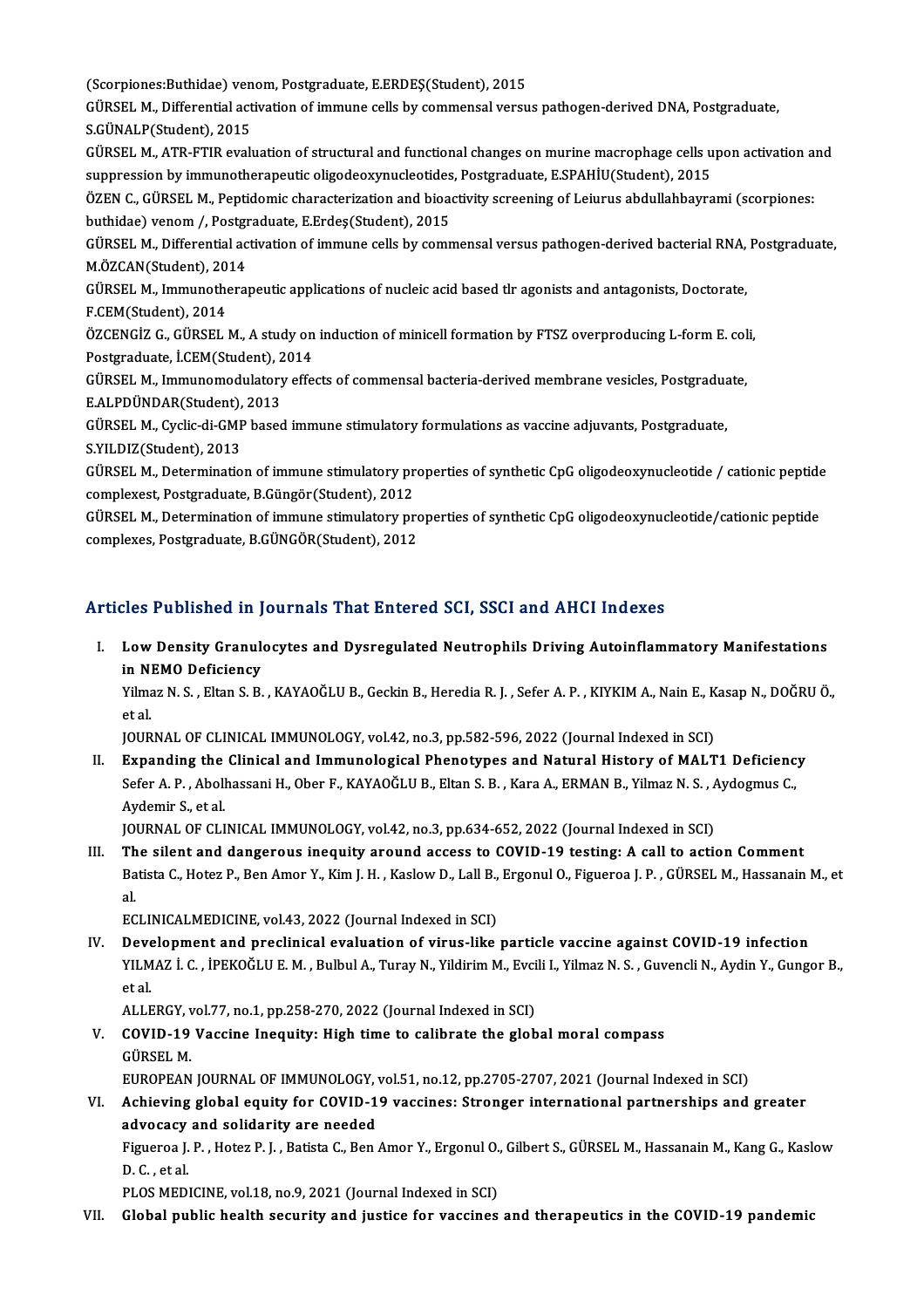Hotez P. J. , Batista C., Ben Amor Y., Ergonul O., Figueroa J. P. , Gilbert S., GÜRSEL M., Hassanain M., Kang G., Kaslow<br>P. G. et al Hotez P. J. ,<br>D. C. , et al.<br>ECLINICAL Hotez P. J. , Batista C., Ben Amor Y., Ergonul O., Figueroa J. P.<br>D. C. , et al.<br>ECLINICALMEDICINE, vol.39, 2021 (Journal Indexed in SCI)<br>Operation Wern Speed: implications for slabel vessin

D. C. , et al.<br>ECLINICALMEDICINE, vol.39, 2021 (Journal Indexed in SCI)<br>VIII. Operation Warp Speed: implications for global vaccine security<br>Vim L.H. Hoter P. Botterri M. F. Jell B. Sheeben T. Sheeben S. Vedey P. ECLINICALMEDICINE, vol.39, 2021 (Journal Indexed in SCI)<br>Operation Warp Speed: implications for global vaccine security<br>Kim J. H., Hotez P., Bottazzi M. E. , Lall B., Sheahan T., Shoham S., Yadav P., Batista C., Ergonul O. Operation Warp Speed: implications for global vaccine securi<br>Kim J. H. , Hotez P., Bottazzi M. E. , Lall B., Sheahan T., Shoham S., Yada<br>LANCET GLOBAL HEALTH, vol.9, no.7, 2021 (Journal Indexed in SCI)<br>Urgent peeds to asse Kim J. H., Hotez P., Bottazzi M. E., Lall B., Sheahan T., Shoham S., Yadav P<br>LANCET GLOBAL HEALTH, vol.9, no.7, 2021 (Journal Indexed in SCI)<br>IX. Urgent needs to accelerate the race for COVID-19 therapeutics<br>Patista C. Sho Batista C., Shoham S., Ergonul O., Hotez P., Bottazzi M. E. , Figueroa P., Gilbert S., GÜRSEL M., Hassanain M., Kang G.,<br>et al. **Urge<br>Batis<br>et al.**<br>ECLU ECLINICALMEDICINE, vol.36, 2021 (Journal Indexed in SCI) et al.<br>ECLINICALMEDICINE, vol.36, 2021 (Journal Indexed in SCI)<br>X. Beyond the jab: A need for global coordination of pharmacovigilance for COVID-19 vaccine<br>deployment Comment ECLINICALMEDICINE, vo<br>Beyond the jab: A nee<br>deployment Comment<br>Nanishe D. Heter B. Bett Beyond the jab: A need for global coordination of pharmacovigilance for COVID-19 vaccine<br>deployment Comment<br>Naniche D., Hotez P., Bottazzi M. E. , Ergonul O., Figueroa J. P. , Gilbert S., GÜRSEL M., Hassanain M., Kang G., deployi<br>Naniche<br>D., et al.<br>ECLINIC Naniche D., Hotez P., Bottazzi M. E. , Ergonul O., Figueroa J. P.<br>D., et al.<br>ECLINICALMEDICINE, vol.36, 2021 (Journal Indexed in SCI)<br>Stenuise Peyersel of Immune Dycrogulation Due to S D., et al.<br>ECLINICALMEDICINE, vol.36, 2021 (Journal Indexed in SCI)<br>XI. Stepwise Reversal of Immune Dysregulation Due to STAT1 Gain-of-Function Mutation Following<br>Ruxolitinib Bridge Therapy and Transplantation ECLINICALMEDICINE, vol.36, 2021 (Journal Indexed in SCI) Stepwise Reversal of Immune Dysregulation Due to STAT1 Gain-of-Function Mutation Following<br>Ruxolitinib Bridge Therapy and Transplantation<br>KAYAOĞLU B., Kasap N., Yilmaz N. S. , Charbonnier L. M. , Geckin B., Akcay A., Eltan Ruxolitinib Bridge The<br>KAYAOĞLU B., Kasap N., 1<br>Karakoc-Aydiner E., et al.<br>JOUPNAL OF GLINICAL IN KAYAOĞLU B., Kasap N., Yilmaz N. S. , Charbonnier L. M. , Geckin B., Akcay A., Eltan S. B. , Ozturk<br>Karakoc-Aydiner E., et al.<br>JOURNAL OF CLINICAL IMMUNOLOGY, vol.41, no.4, pp.769-779, 2021 (Journal Indexed in SCI)<br>Connect Karakoc-Aydiner E., et al.<br>JOURNAL OF CLINICAL IMMUNOLOGY, vol.41, no.4, pp.769-779, 2021 (Journal Indexed in SCI)<br>XII. Correcting COVID-19 vaccine misinformation Lancet Commission on COVID-19 Vaccines and<br>Therapeutics Tas JOURNAL OF CLINICAL IMMUNOLOGY, vol.41, no.4, pp.769-779, 2021 (Journal Indexed in SCI) Correcting COVID-19 vaccine misinformation Lancet Commission on COVID-19 Vaccines and<br>Therapeutics Task Force Members<br>Hotez P., Batista C., Ergonul O., Figueroa J. P. , Gilbert S., GÜRSEL M., Hassanain M., Kang G., Kim J. Therapeutics Task Force Members<br>Hotez P., Batista C., Ergonul O., Figueroa J. P. , Gilbert S., GÜRS<br>ECLINICALMEDICINE, vol.33, 2021 (Journal Indexed in SCI)<br>Urgent needs of low insome and middle insome soun Hotez P., Batista C., Ergonul O., Figueroa J. P., Gilbert S., GÜRSEL M., Hassanain M., Kang G., Kim J. H., Lall B., et al.<br>ECLINICALMEDICINE, vol.33, 2021 (Journal Indexed in SCI)<br>XIII. Urgent needs of low-income and middl ECLINICALMEDICINE, vol.33, 2021 (Journal Indexed in SCI)<br>Urgent needs of low-income and middle-income countries for COVID-19 vaccines and therapeutics<br>Figueroa J. P. , Bottazzi M. E. , Hotez P., Batista C., Ergonul O., Gil **Urge<br>Figue<br>et al.** Figueroa J. P. , Bottazzi M. E. , Hotez P., Batista C., Ergonul O., Gilbert S., G<br>et al.<br>LANCET, vol.397, no.10274, pp.562-564, 2021 (Journal Indexed in SCI)<br>Dual adjuvent effect of nH sensitive linesemes leaded with STI et al.<br>LANCET, vol.397, no.10274, pp.562-564, 2021 (Journal Indexed in SCI)<br>XIV. Dual-adjuvant effect of pH-sensitive liposomes loaded with STING and TLR9 agonists regress tumor<br>development by enhanging Th1 immune resp LANCET, vol.397, no.10274, pp.562-564, 2021 (Journal In<br>Dual-adjuvant effect of pH-sensitive liposomes loa<br>development by enhancing Th1 immune response. Dual-adjuvant effect of pH-sensitive liposomes loaded with STING and TLR9 ago<br>development by enhancing Th1 immune response.<br>Kocabas B., Almacioglu K., Bulut E. A. , Gucluler G., Tincer G., Bayik D., GÜRSEL M., GÜRSEL İ.<br>Jo development by enhancing Th1 immune response.<br>Kocabas B., Almacioglu K., Bulut E. A. , Gucluler G., Tincer G., Bayik D., GÜRSEL M., GÜRSEL İ.<br>Journal of controlled release : official journal of the Controlled Release Socie Kocabas B., Almacioglu K.,<br>Journal of controlled relea<br>Indexed in SCI Expanded)<br>Human Cut Commonaal Journal of controlled release : official journal of the Controlled Release Society, vol.328, pp.587-595, 20<br>Indexed in SCI Expanded)<br>XV. Human Gut Commensal Membrane Vesicles Modulate Inflammation by Generating M2-like Indexed in SCI Expanded)<br>Human Gut Commensal Membrane Vesicles Modulate<br>Macrophages and Myeloid-Derived Suppressor Cells<br>Pulut E.A., Kessbas B. Yazar V. Arlut C. CÜLER Ü. SALİH I Bulut E. A. , Kocabas B., Yazar V., Aykut G., GÜLER Ü., SALİH B., Yilmaz N. S. , AYANOĞLU İ. C. , Polat M. M. , AKÇALI K.<br>C. , et al. Macrophages and Myeloid-Derived Suppressor Cells Bulut E. A. , Kocabas B., Yazar V., Aykut G., GÜLER Ü., SALİH B., Yilmaz N. S. , AYANOĞLU İ. C<br>C. , et al.<br>JOURNAL OF IMMUNOLOGY, vol.205, no.10, pp.2707-2718, 2020 (Journal Indexed in SCI)<br>Is slabal BCC yassination, indus XVI. Is global BCG vaccination-induced trained immunity relevant to the progression of SARS-CoV-2 **JOURNAL OF**<br>Is global Be<br>pandemic?<br>CÜPSEL M GÜRSELM.,GÜRSEL İ. ALLERGY, vol.75, no.7, pp.1815-1819, 2020 (Journal Indexed in SCI) GÜRSEL M., GÜRSEL İ.<br>ALLERGY, vol.75, no.7, pp.1815-1819, 2020 (Journal Indexed in SCI)<br>XVII. Autoinflammation in addition to combined immunodeficiency: SLC29A3 gene defect<br>Cessies D. Surusu N. TAN.C. ÖZCÜL B.K. Akkaya Ulu ALLERGY, vol.75, no.7, pp.1815-1819, 2020 (Journal Indexed in SCI)<br><mark>Autoinflammation in addition to combined immunodeficiency: SLC29A3 gene defect</mark><br>Cagdas D., Surucu N., TAN Ç., ÖZGÜL R. K. , Akkaya-Ulum Y. Z. , Aydinoglu Autoinflammation in ad<br>Cagdas D., Surucu N., TAN<br>Balci-Peynircioglu B., et al.<br>MOLECULAR IMMUNOLOG Cagdas D., Surucu N., TAN Ç., ÖZGÜL R. K. , Akkaya-Ulum Y. Z. , Aydinoglu A. T. ,<br>Balci-Peynircioglu B., et al.<br>MOLECULAR IMMUNOLOGY, vol.121, pp.28-37, 2020 (Journal Indexed in SCI)<br>A sunnnessive eligedeeuunusleetide eunr Balci-Peynircioglu B., et al.<br>MOLECULAR IMMUNOLOGY, vol.121, pp.28-37, 2020 (Journal Indexed in SCI)<br>XVIII. A suppressive oligodeoxynucleotide expressing TTAGGG motifs modulates cellular energetics<br>through the mTOB signali MOLECULAR IMMUNOLOGY, vol.121, pp.28-37, 2020 (Journal Indexed in SCI)<br>A suppressive oligodeoxynucleotide expressing TTAGGG motifs modulates cellular er<br>through the mTOR signaling pathway<br>Yazar V., Kilic G., Bulut O., Yild A suppressive oligodeoxynucleotide expressing TTAGGG motifs modulates cellular er<br>through the mTOR signaling pathway<br>Yazar V., Kilic G., Bulut O., Yildirim T. C. , Yagci F. C. , Aykut G., Klinman D. M. , GÜRSEL M., Gursel INTERNATIONAL IMMUNOLOGY, vol.32, no.1, pp.39-48, 2020 (Journal Indexed in SCI) XIX. Type I IFN-related NETosis in ataxia telangiectasia and Artemis deficiency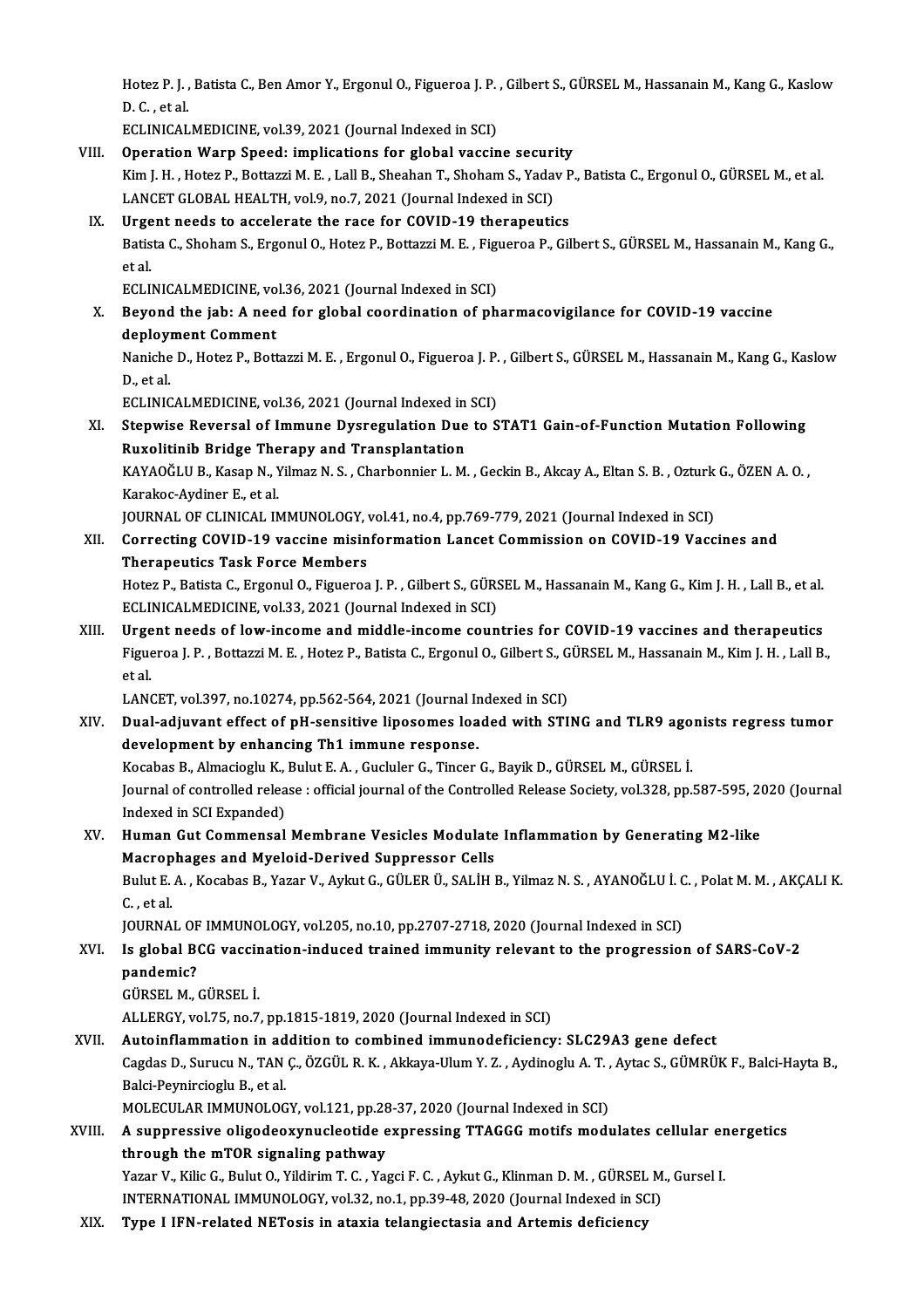Gul E., Sayar E. H. , Gungor B., Eroglu F. K. , Surucu N., Keleş S., Güner Ş. N. , Findik S., Alpdundar E., Ayanoğlu İ. C. ,<br>et el ا<br>et al.<br>IOUP Gul E., Sayar E. H. , Gungor B., Eroglu F. K. , Surucu N., Keleş S., Güner Ş. N. , Findik S., Alpdundar E., Ayanoğl<br>et al.<br>JOURNAL OF ALLERGY AND CLINICAL IMMUNOLOGY, vol.142, pp.246-257, 2018 (Journal Indexed in SCI)<br>Enco

|              | et al.                                                                                                                 |
|--------------|------------------------------------------------------------------------------------------------------------------------|
|              | JOURNAL OF ALLERGY AND CLINICAL IMMUNOLOGY, vol.142, pp.246-257, 2018 (Journal Indexed in SCI)                         |
| XX.          | Encapsulation of two different TLR ligands into liposomes confer protective immunity and prevent                       |
|              | tumor development                                                                                                      |
|              | Bayyurt B., Tincer G., Almacioglu K., Alpdundar E., GÜRSEL M., GÜRSEL İ.                                               |
|              | Journal of Controlled Release, vol.247, pp.134-144, 2017 (Journal Indexed in SCI Expanded)                             |
| XXI.         | Impaired toll like receptor-7 and 9 induced immune activation in chronic spinal cord injured                           |
|              | patients contributes to immune dysfunction                                                                             |
|              | Gucluler G., Adiguzel E., Gungor B., Kahraman T., GÜRSEL M., Yilmaz B., GÜRSEL İ.                                      |
|              | PLOS ONE, vol.12, no.2, 2017 (Journal Indexed in SCI)                                                                  |
| XXII.        | Circulating LL37 targets plasma extracellular vesicles to immune cells and intensifies Behcet's                        |
|              | disease severity                                                                                                       |
|              | Kahraman T., Gucluler G., ŞİMŞEK I., Yagci F. C., Yildirim M., ÖZEN C., DİNÇ A., GÜRSEL M., Ikromzoda L., Sutlu T., et |
|              | al.                                                                                                                    |
|              | JOURNAL OF EXTRACELLULAR VESICLES, vol.6, 2017 (Journal Indexed in SCI)                                                |
| XXIII.       | Intestinal Microbiota in Patients with Spinal Cord Injury                                                              |
|              | Gungor B., Adiguzel E., Gürsel İ., Yilmaz B., Gürsel M.                                                                |
|              | PLOS ONE, vol.11, 2016 (Journal Indexed in SCI)                                                                        |
| XXIV.        | Enhanced immunostimulatory activity of cyclic dinucleotides on mouse cells when complexed with a                       |
|              | cell-penetrating peptide or combined with CpG                                                                          |
|              | Yildiz S., Alpdundar E., Gungor B., Kahraman T., Bayyurt B., GÜRSEL İ., GÜRSEL M.                                      |
|              | European Journal of Immunology, vol.45, no.4, pp.1170-1179, 2015 (Journal Indexed in SCI Expanded)                     |
| XXV.         | Forging a potent vaccine adjuvant: CpG ODN/cationic peptide nanorings                                                  |
|              | Gungor B., Yagci F. C., GÜRSEL İ., GÜRSEL M.                                                                           |
|              | ONCOIMMUNOLOGY, vol.3, no.7, 2014 (Journal Indexed in SCI)                                                             |
| XXVI.        | CpG ODN nanorings induce IFNa from plasmacytoid dendritic cells and demonstrate potent vaccine                         |
|              | adjuvant activity                                                                                                      |
|              | Gungor B., Yagci F. C., Tincer G., Bayyurt B., Alpdundar E., Yildiz S., Ozcan M., GÜRSEL İ., GÜRSEL M.                 |
|              | Science Translational Medicine, vol.6, no.235, 2014 (Journal Indexed in SCI Expanded)                                  |
| <b>XXVII</b> | Anticarcinogenic Effects of the Ethanolic Extract of Salix aegyptiaca in Colon Cancer Cells:                           |
|              | Involvement of Akt/PKB and MAPK Pathwavs                                                                               |
|              | Enayat S., Ceyhan M. S., BAŞARAN A. A., GÜRSEL M., BANERJEE S.                                                         |
|              | NUTRITION AND CANCER-AN INTERNATIONAL JOURNAL, vol.65, no.7, pp.1045-1058, 2013 (Journal Indexed in                    |
|              | SCI)                                                                                                                   |
| XXVIII.      | Plasmacytoid Dendritic Cell Response to CpG ODN Correlates with CXCL16 Expression and Is                               |
|              | Inhibited by ox-LDL                                                                                                    |
|              | GÜRSEL M., Klinman D. M., GÜRSEL İ.                                                                                    |
|              | MEDIATORS OF INFLAMMATION, 2013 (Journal Indexed in SCI)                                                               |
| XXIX.        | Activation of type I interferon-dependent genes characterizes the "core response" induced by CpG                       |
|              | DNA.                                                                                                                   |
|              | Steinhagen F., Meyer C., Tross D., Gursel M., Maeda T., Klaschik S., Klinman D.                                        |
|              | Journal of leukocyte biology, vol.92, pp.775-85, 2012 (Journal Indexed in SCI Expanded)                                |
| XXX.         | Differential immune activation following encapsulation of immunostimulatory CpG                                        |
|              | oligodeoxynucleotide in nanoliposomes.                                                                                 |
|              | Erikçi E., Gursel M., Gürsel I.                                                                                        |
|              | Biomaterials, vol.32, pp.1715-23, 2011 (Journal Indexed in SCI Expanded)                                               |
| XXXI.        | Mammalian telomeric DNA suppresses endotoxin-induced uveitis.                                                          |
|              | Yagci F., Aslan O., Gursel M., Tincer G., Ozdamar Y., Karatepe K., Akcali K., Gursel I.                                |
|              | The Journal of biological chemistry, vol.285, pp.28806-11, 2010 (Journal Indexed in SCI Expanded)                      |
| XXXII.       | Immune regulatory roles of microparticles in autoimmune and allergic diseases                                          |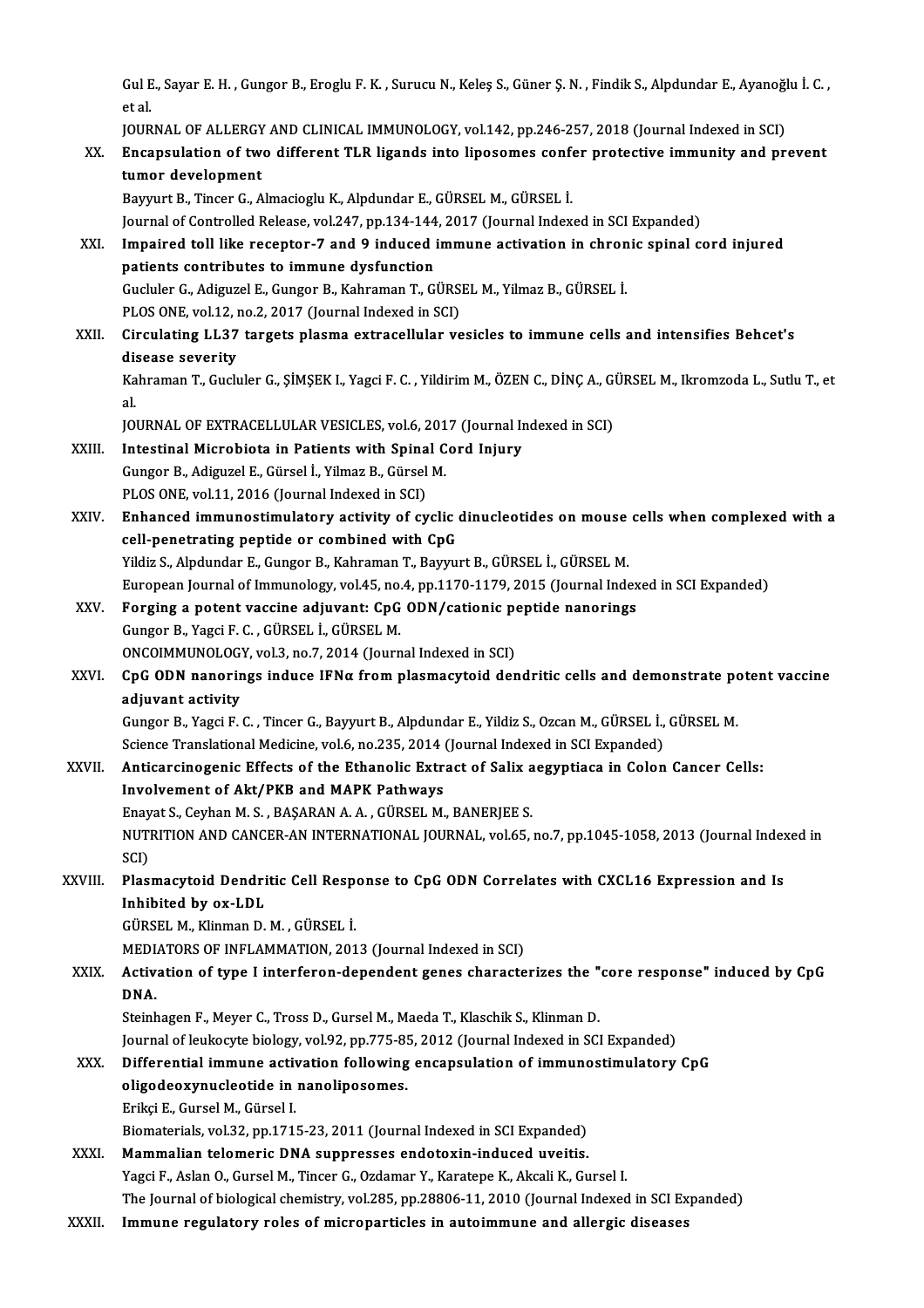|              | Kahraman T., Simsek I., GÜRSEL M., Hakan E., Pay S., Dinc A., Gay S., Kocabas C., Ozcan C., Civelek E., et al.                                    |
|--------------|---------------------------------------------------------------------------------------------------------------------------------------------------|
|              | JOURNAL OF IMMUNOLOGY, vol.184, 2010 (Journal Indexed in SCI)                                                                                     |
| XXXIII.      | Immunoregulatory Activities of Self-Nanoparticle Forming CpG ODN                                                                                  |
|              | GÜRSEL M., Tincer G., Karatepe K., GÜRSEL M.                                                                                                      |
|              | JOURNAL OF IMMUNOLOGY, vol.184, 2010 (Journal Indexed in SCI)                                                                                     |
| XXXIV.       | Rapid differentiation of MSC into adipocytes and osteocytes is facilitated by Toll-Like receptor                                                  |
|              | engagement                                                                                                                                        |
|              | Tas I., Tokcaer-Keskin Z., Ayhan F., GÜRSEL M., Akcali K., GÜRSEL M.                                                                              |
|              | JOURNAL OF IMMUNOLOGY, vol.184, 2010 (Journal Indexed in SCI)                                                                                     |
| <b>XXXV</b>  | CXCL16 influences the nature and specificity of CpG-induced immune activation.                                                                    |
|              | Gursel M., Gursel I., Mostowski H., Klinman D.                                                                                                    |
|              | Journal of immunology (Baltimore, Md.: 1950), vol.177, pp.1575-80, 2006 (Journal Indexed in SCI Expanded)                                         |
| <b>XXXVI</b> | Effect of plasmid backbone modification by different human CpG motifs on the immunogenicity of                                                    |
|              | DNA vaccine vectors.                                                                                                                              |
|              | Coban C., Ishii K., Gursel M., Klinman D., Kumar N.<br>Journal of leukocyte biology, vol.78, pp.647-55, 2005 (Journal Indexed in SCI Expanded)    |
| XXXVII.      | Suppressive oligodeoxynucleotides protect mice from lethal endotoxic shock.                                                                       |
|              | Shirota H., Gursel I., Gursel M., Klinman D.                                                                                                      |
|              | Journal of immunology (Baltimore, Md.: 1950), vol.174, pp.4579-83, 2005 (Journal Indexed in SCI Expanded)                                         |
| XXXVIII.     | CpG RNA: identification of novel single-stranded RNA that stimulates human CD14+CD11c+                                                            |
|              | monocytes.                                                                                                                                        |
|              | Sugiyama T., Gursel M., Takeshita F., Coban C., Conover J., Kaisho T., Akira S., Klinman D., Ishii K.                                             |
|              | Journal of immunology (Baltimore, Md.: 1950), vol.174, pp.2273-9, 2005 (Journal Indexed in SCI Expanded)                                          |
| <b>XXXIX</b> | CpG oligodeoxynucleotides enhance neonatal resistance to Listeria infection.                                                                      |
|              | Ito S., Ishii K., Gursel M., Shirotra H., Ihata A., Klinman D.                                                                                    |
|              | Journal of immunology (Baltimore, Md.: 1950), vol.174, pp.777-82, 2005 (Journal Indexed in SCI Expanded)                                          |
| XL.          | Suppressive oligodeoxynucleotides inhibit Th1 differentiation by blocking IFN-gamma- and IL-12-                                                   |
|              | mediated signaling.                                                                                                                               |
|              | Shirota H. Gursel M. Klinman D.                                                                                                                   |
|              | Journal of immunology (Baltimore, Md.: 1950), vol.173, pp.5002-7, 2004 (Journal Indexed in SCI Expanded)                                          |
| XLI.         | Immunotherapeutic utility of stimulatory and suppressive oligodeoxynucleotides.                                                                   |
|              | Ishii K., Gursel I., Gursel M., Klinman D.<br>Current opinion in molecular therapeutics, vol.6, pp.166-74, 2004 (Journal Indexed in SCI Expanded) |
| XLII.        | Signal transduction pathways mediated by the interaction of CpG DNA with Toll-like receptor 9.                                                    |
|              | Takeshita F., Gursel I., Ishii K., Suzuki K., Gursel M., Klinman D.                                                                               |
|              | Seminars in immunology, vol.16, pp.17-22, 2004 (Journal Indexed in SCI Expanded)                                                                  |
| XLIII.       | Regulation of CpG-induced immune activation by suppressive oligodeoxynucleotides.                                                                 |
|              | Klinman D., Zeuner R., Yamada H., Gursel M., Currie D., Gursel I.                                                                                 |
|              | Annals of the New York Academy of Sciences, vol.1002, pp.112-23, 2003 (Journal Indexed in SCI Expanded)                                           |
| XLIV.        | Repetitive elements in mammalian telomeres suppress bacterial DNA-induced immune activation.                                                      |
|              | Gursel I., Gursel M., Yamada H., Ishii K., Takeshita F., Klinman D.                                                                               |
|              | Journal of immunology (Baltimore, Md.: 1950), vol.171, pp.1393-400, 2003 (Journal Indexed in SCI Expanded)                                        |
| XLV.         | Influence of stimulatory and suppressive DNA motifs on host susceptibility to inflammatory arthritis.                                             |
|              | Zeuner R., Verthelyi D., Gursel M., Ishii K., Klinman D.                                                                                          |
|              | Arthritis and rheumatism, vol.48, pp.1701-7, 2003 (Journal Indexed in SCI Expanded)                                                               |
| XLVI.        | CpG oligodeoxynucleotides protect normal and SIV-infected macaques from Leishmania infection.                                                     |
|              | Verthelyi D., Gursel M., Kenney R., Lifson J., Liu S., Mican J., Klinman D.                                                                       |
|              | Journal of immunology (Baltimore, Md.: 1950), vol.170, pp.4717-23, 2003 (Journal Indexed in SCI Expanded)                                         |
| XLVII.       | Response of peripheral blood mononuclear cells from lupus patients to stimulation by CpG                                                          |
|              | oligodeoxynucleotides.<br>Zeuner R., Klinman D., Illei G., Yarboro C., Ishii K., Gursel M., Verthelyi D.                                          |
|              |                                                                                                                                                   |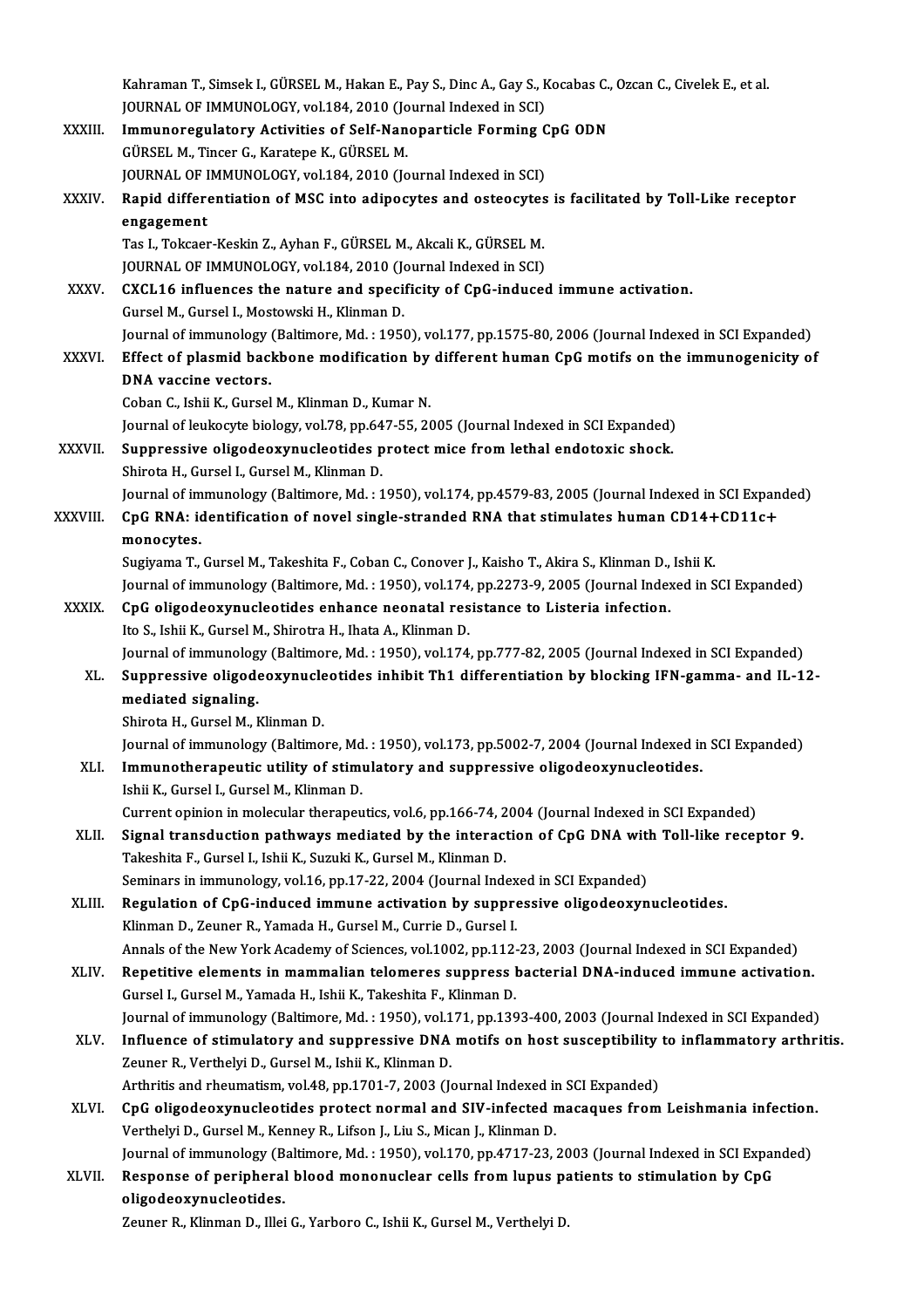|         | Rheumatology (Oxford, England), vol.42, pp.563-9, 2003 (Journal Indexed in SCI Expanded)                 |
|---------|----------------------------------------------------------------------------------------------------------|
| XLVIII. | Effect of suppressive DNA on CpG-induced immune activation.                                              |
|         | Yamada H., Gursel I., Takeshita F., Conover J., Ishii K., Gursel M., Takeshita S., Klinman D.            |
|         | Journal of immunology (Baltimore, Md.: 1950), vol.169, pp.5590-4, 2002 (Journal Indexed in SCI Expanded) |
| XLIX.   | CpG oligodeoxynucleotides induce human monocytes to mature into functional dendritic cells.              |
|         | Gursel M., Verthelyi D., Klinman D.                                                                      |
|         | European journal of immunology, vol.32, pp.2617-22, 2002 (Journal Indexed in SCI Expanded)               |
| L.      | Potential role of phosphatidylinositol 3 kinase, rather than DNA-dependent protein kinase, in CpG        |
|         | DNA-induced immune activation.                                                                           |
|         | Ishii K., Takeshita F., Gursel I., Gursel M., Conover J., Nussenzweig A., Klinman D.                     |
|         |                                                                                                          |
| LI.     | The Journal of experimental medicine, vol.196, pp.269-74, 2002 (Journal Indexed in SCI Expanded)         |
|         | CpG DNA: recognition by and activation of monocytes.                                                     |
|         | Klinman D., Takeshita F., Gursel I., Leifer C., Ishii K., Verthelyi D., Gursel M.                        |
|         | Microbes and infection, vol.4, pp.897-901, 2002 (Journal Indexed in SCI Expanded)                        |
| LII.    | Differential and competitive activation of human immune cells by distinct classes of CpG                 |
|         | oligodeoxynucleotide                                                                                     |
|         | GÜRSEL M., Verthelyi D., Gursel I., Ishii K., Klinman D.                                                 |
|         | JOURNAL OF LEUKOCYTE BIOLOGY, vol.71, no.5, pp.813-820, 2002 (Journal Indexed in SCI)                    |
| LIII.   | Cutting edge: Role of toll-like receptor 9 in CpG DNA-induced activation of human cells                  |
|         | Takeshita F., Leifer C., Gursel I., Ishii K., Takeshita S., Gursel M., Klinman D.                        |
|         | JOURNAL OF IMMUNOLOGY, vol.167, no.7, pp.3555-3558, 2001 (Journal Indexed in SCI)                        |
| LIV.    | Sterically stabilized cationic liposomes improve the uptake and immunostimulatory activity of CpG        |
|         | oligonucleotides                                                                                         |
|         | Gursel I., Gursel M., Ishii K., Klinman D.                                                               |
|         | JOURNAL OF IMMUNOLOGY, vol.167, no.6, pp.3324-3328, 2001 (Journal Indexed in SCI)                        |
| LV.     | Human peripheral blood cells differentially recognize and respond to two distinct CpG motifs             |
|         | Verthelyi D., Ishii K., Gursel M., Takeshita F., Klinman D.                                              |
|         | JOURNAL OF IMMUNOLOGY, vol.166, no.4, pp.2372-2377, 2001 (Journal Indexed in SCI)                        |
| LVI.    | Activation of the innate immune system by CpG oligodeoxynucleotides: immunoprotective activity           |
|         | and safety                                                                                               |
|         | Klinman D., Kamstrup S., Verthelyi D., Gursel I., Ishii K., Takeshita F., Gursel M.                      |
|         | SPRINGER SEMINARS IN IMMUNOPATHOLOGY, vol.22, pp.173-183, 2000 (Journal Indexed in SCI)                  |
| LVII.   | Immunotherapeutic applications of CpG-containing oligodeoxynucleotides                                   |
|         | Klinman D., Ishii K., Gursel M., Gursel I., Takeshita S., Takeshita F.                                   |
|         | DRUG NEWS & PERSPECTIVES, vol.13, no.5, pp.289-296, 2000 (Journal Indexed in SCI)                        |
|         |                                                                                                          |
| LVIII.  | Immunoadjuvant action of plasmid DNA in liposomes                                                        |
|         | Gursel M., Tunca S., Ozkan M., Ozcengiz G., Alaeddinoglu G.                                              |
|         | VACCINE, vol.17, pp.1376-1383, 1999 (Journal Indexed in SCI)                                             |
| LIX.    | The immunological co-adjuvant action of liposomal interleukin-2: The role of mode of localisation of     |
|         | the cytokine and antigen in the vesicles                                                                 |
|         | Gursel M., Gregoriadis G.                                                                                |
|         | JOURNAL OF DRUG TARGETING, vol.5, no.2, pp.93-98, 1998 (Journal Indexed in SCI)                          |
| LX.     | Interleukin-15 acts as an immunological co-adjuvant for liposomal antigen in vivo                        |
|         | Gursel M., Gregoriadis G.                                                                                |
|         | IMMUNOLOGY LETTERS, vol.55, no.3, pp.161-165, 1997 (Journal Indexed in SCI)                              |
| LXI.    | Liposomes as immunological adjuvants and vaccine carriers                                                |
|         | Gregoriadis G., Gursel I., GÜRSEL M., McCormack B.                                                       |
|         | JOURNAL OF CONTROLLED RELEASE, vol.41, pp.49-56, 1996 (Journal Indexed in SCI)                           |
| LXII.   | INFLUENCE OF MEMBRANE-COMPONENTS ON THE STABILITY AND DRUG-RELEASE PROPERTIES OF                         |
|         | REVERSE-PHASE EVAPORATION VESICLES (REVS) - LIGHT-SENSITIVE ALL-TRANS RETINAL,                           |
|         | NEGATIVELY CHARGED PHOSPHOLIPID DICETYLPHOSPHATE AND CHOLESTEROL                                         |
|         |                                                                                                          |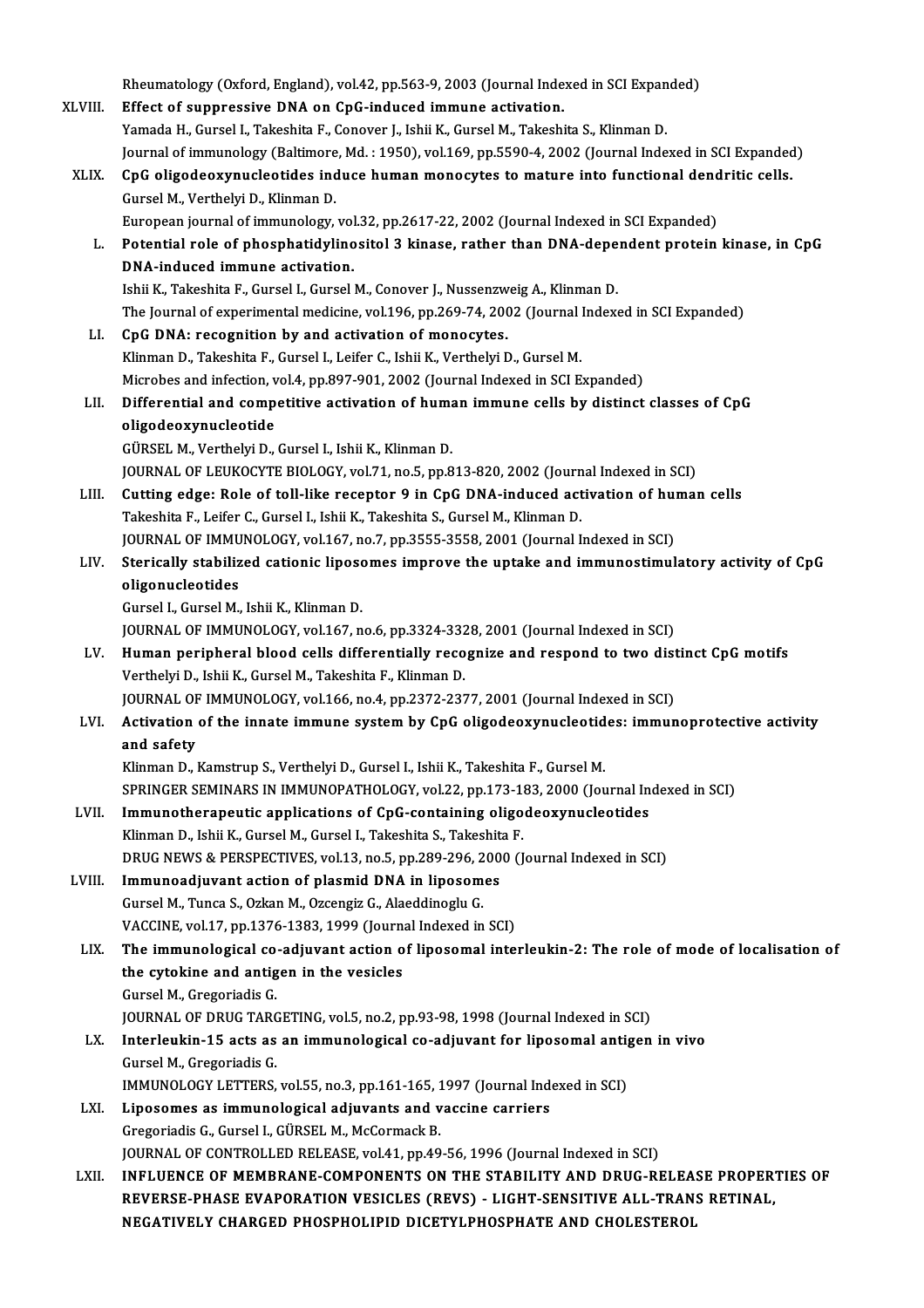GURSELM.,HASIRCIV.

JOURNAL OF MICROENCAPSULATION, vol.12, no.6, pp.661-669, 1995 (Journal Indexed in SCI)

GURSEL M., HASIRCI V.<br>JOURNAL OF MICROENCAPSULATION, vol.12, no.6, pp.661-669, 1995 (Journal Indexed in SCI)<br>LXIII. A NONIONIC SURFACTANT VESICLE-IN-WATER-IN-OIL (V/W/O) SYSTEM - POTENTIAL USES IN DRUG **JOURNAL OF MICROENCAPS<br>A NONIONIC SURFACTANY<br>AND VACCINE DELIVERY**<br>VOSUIOVA T. SVALVO N. CU A NONIONIC SURFACTANT VESICLE-IN-WATER-IN-OIL (V/W/<br>AND VACCINE DELIVERY<br>YOSHIOKA T., SKALKO N., GURSEL M., GREGORIADIS G., FLORENCE A.<br>JOUPNAL OF DRUC TARCETING Vol 2, no 6, nn 533, 539, 1995 (Journ

AND VACCINE DELIVERY<br>YOSHIOKA T., SKALKO N., GURSEL M., GREGORIADIS G., FLORENCE A.<br>JOURNAL OF DRUG TARGETING, vol.2, no.6, pp.533-539, 1995 (Journal Indexed in SCI)

#### Articles Published in Other Journals

- rticles Published in Other Journals<br>I. Could Individuals From Countries Using BCG Vaccination Be Resistant to SARS-COV-2 Induced<br>Infections? Inco I abits<br>Could Indiv<br>Infections?<br>AVANOČIII Could Individuals From Countries Using BCG Vaccination Be Resistant<br>Infections?<br>AYANOĞLU İ. C. , İPEKOĞLU E. M. , Yazar V., Yilmaz I. C. , GÜRSEL M., GÜRSEL M.<br>TURKISH JOURNAL OF IMMUNOLOCY vel 8 no.1 nn 20.26.2020 (Journa Infections?<br>AYANOĞLU İ. C. , İPEKOĞLU E. M. , Yazar V., Yilmaz I. C. , GÜRSEL M., GÜRSEL M.<br>TURKISH JOURNAL OF IMMUNOLOGY, vol.8, no.1, pp.29-36, 2020 (Journal Indexed in ESCI)<br>Pavelonment of CnC ODN Based Vassine Adiwyant AYANOĞLU İ. C. , İPEKOĞLU E. M. , Yazar V., Yilmaz I. C. , GÜRSEL M., GÜRSEL M.<br>TURKISH JOURNAL OF IMMUNOLOGY, vol.8, no.1, pp.29-36, 2020 (Journal Inde<br>II. Development of CpG ODN Based Vaccine Adjuvant Formulations.<br>Gurse
- TURKISH JOURNAL<br>Development of (<br>Gursel M., Gursel I.<br>Mathoda in malazu Development of CpG ODN Based Vaccine Adjuvant Formulations.<br>Gursel M., Gursel I.<br>Methods in molecular biology (Clifton, N.J.), vol.1404, pp.289-98, 2016 (Refereed Journals of Other Institutions)<br>Piological proportice of ou Gursel M., Gursel I.<br>Methods in molecular biology (Clifton, N.J.), vol.1404, pp.289-98, 2016 (Refereed Journals<br>III. Biological properties of extracellular vesicles and their physiological functions<br>Vanes Mo M. Siliandar R
- Methods in molecular biology (Clifton, N.J.), vol.1404, pp.289-98, 2016 (Refereed Journals of Other Institutio<br>Biological properties of extracellular vesicles and their physiological functions<br>Yanez-Mo M., Siljander P. R. **Biological prop<br>Yanez-Mo M., Silj<br>Carvalho J., et al.<br>JOUPMAL OF EYT** Yanez-Mo M., Siljander P. R. -. , Andreu Z., Zavec A. B. , Borras F. E. , Buzas E. I. , Buzas K., Casal E., Cappello F.,<br>Carvalho J., et al.<br>JOURNAL OF EXTRACELLULAR VESICLES, vol.4, 2015 (Journal Indexed in ESCI)
- IV. Interleukin-15 acts as an immunological co-adjuvant for liposomal antigen in vivo GÜRSELM.,GregoriadisG. Interleukin-15 acts as an immunological co-adjuvant for liposomal antigen in vivo<br>GÜRSEL M., Gregoriadis G.<br>Proceedings of the Controlled Release Society, no.24, pp.1047-1048, 1997 (Refereed Journals of Other<br>Institutions) GÜRSEL M., C<br>Proceedings<br>Institutions)<br>Immunoodi Proceedings of the Controlled Release Society, no.24, pp.1047-1048, 1997 (Refereed Journ<br>Institutions)<br>V. Immunoadjuvant action of liposomes containing interleukin-2 as a co-adjuvant<br>Cursel M. Cresoriadis C
- Institutions)<br>V. Immunoadjuvant action of liposomes containing interleukin-2 as a co-adjuvant<br>Gursel M., Gregoriadis G.

Proceedings of the Controlled Release Society, no.22, pp.572-573, 1995 (Refereed Journals of Other Institutions)

#### Refereed Congress / Symposium Publications in Proceedings

- efereed Congress / Symposium Publications in Proceedings<br>I. Role of cytosolic innate immune sensing pathways in Leismania major infection<br>Vilmes L.C. Cureel M Your compress y .<br>Role of cytosolic in:<br>Yilmaz I. C. , Gursel M.<br>17th International Co Yilmaz I. C., Gursel M.<br>17th International Congress of Immunology of the International-Union-of-Immunological-Societies (IUIS), Beijing, China, 19 - 23 October 2019, vol.49, pp.1202 17th International Congress of Immunology of the International-Union-of-Immunological-Societies (IUIS), Beijing,<br>China, 19 - 23 October 2019, vol.49, pp.1202<br>II. Functional analysis of inflammation associated parameters in
- China, 19 2:<br>Functional<br>after HSCT<br>Surucu N. Ko Functional analysis of inflammation associated parameters in a case of NEMO deficiency before and<br>after HSCT<br>Surucu N., Kayaoglu B., Geckin B., Ayanoglu I. C. , Eltan S. B. , Kasap N., Sozeri B., Kiykim A., Karakoc-Aydiner

a<mark>fter H</mark><br>Surucu<br>A., et al.<br>17th Int Surucu N., Kayaoglu B., Geckin B., Ayanoglu I. C. , Eltan S. B. , Kasap N., Sozeri B., Kiykim A., Karakoc-Aydiner E., Oze<br>A., et al.<br>17th International Congress of Immunology of the International-Union-of-Immunological-Soc

A., et al.<br>17th International Congress of Immunology of the International-Union-of-Immunological-Societies (IUIS), Beijing,<br>China, 19 - 23 October 2019, vol.49, pp.1232-1233 17th International Congress of Immunology of the International-Union-of-Immunological-Societies (IUIS), Beijing<br>China, 19 - 23 October 2019, vol.49, pp.1232-1233<br>III. Evaluation of fetomaternal microchimeric cell potential

China, 19 - 23 October 2019, vol.49, pp.1232-1233<br>Evaluation of fetomaternal microchimeric cell potential on maternal wound healing by creating an<br>amniotic fluid environment in a randomized-controlled murine model – postul Evaluation of fetomaternal mic<br>amniotic fluid environment in a<br>paradigm on maternal wounds<br>ÖZEP K. PULUTÖ ATAN O EPDO amniotic fluid environment in a randomized-controlled murine model – postulating an ove<br>paradigm on maternal wounds<br>ÖZER K., BULUT Ö., ATAN O., ERDOĞAN OĞUZ A. S. , KOÇER R. G. , GÜRSEL M., TERZİOĞLU A., GÜRSEL İ.<br>10th Ann

paradigm on maternal wounds<br>ÖZER K., BULUT Ö., ATAN O., ERDOĞAN OĞUZ A. S. , KOÇER R. G. , GÜRSEL M., TERZİOĞLU A., GÜRSEL İ.<br>10th Anniversary of the European Plastic Surgery Research Council (EPSRC), Hamburg, Germany, 23 ÖZER<br>10th /<br>2018<br>Impol 10th Anniversary of the European Plastic Surgery Research Council (EPSRC), Hamburg, Germany, 23 - 25 Aug<br>2018<br>IV. Impaired Toll Like Receptor-7 and 9 Induced Immune Activation in Chronic Spinal Cord Injured<br>Patients Contri

2018<br>Impaired Toll Like Receptor-7 and 9 Induced<br>Patients Contributes to Immune Dysfunction<br>Citeriu EP.C. ADICitzEL E. CitNGÖP P. KAHPAMA Impaired Toll Like Receptor-7 and 9 Induced Immune Activation in Chronic Spi<br>Patients Contributes to Immune Dysfunction<br>GÜÇLÜLER G., ADIGÜZEL E., GÜNGÖR B., KAHRAMAN T., GÜRSEL M., YILMAZ B., GÜRSEL İ.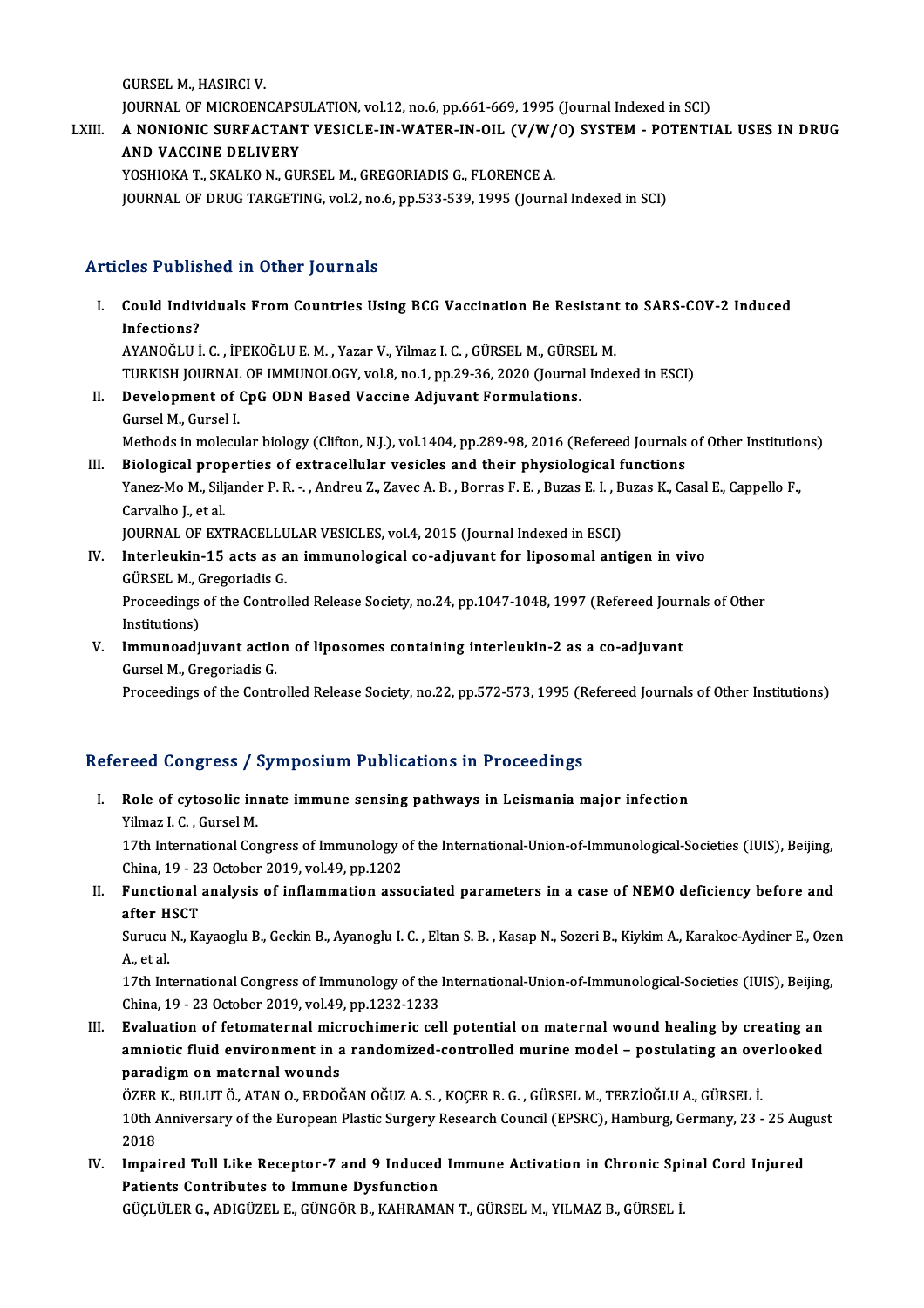26. ULUSAL FIZIKSEL TIP ve REHABILITASYON KONGRESI, Antalya, Turkey, 25 April 2017<br>Chanasteriration of L. tropica secreted execemes and development of execeme

V. Characterization of L. tropica secreted exosomes and development of exosome-based preventive 26. ULUSAL FIZIKSEL TIP ve REHABILITASYON KONGRESI, Antalya,<br>Characterization of L. tropica secreted exosomes and devel<br>vaccine against L. tropica induced cutaneous leishmaniasis<br>Cunger B. AVANOČLU L.C. Konig T.C. ÖZPEL V. Characterization of L. tropica secreted exosomes and development of exosome-based preventive<br>vaccine against L. tropica induced cutaneous leishmaniasis<br>Gungor B., AYANOĞLU İ. C. , Konig T. G. , ÖZBEL Y., ÖZBİLGİN A., GİRGİ va<br>Gu<br>Int Gungor B., AYANOĞLU İ. C. , Konig T. G. , ÖZBEL Y., ÖZBİLGİN A., GİRGİNKARDEŞLER N., TÖZ S., GÜRSEL İ.,<br>M.<br>International Congress of Immunology (ICI), Melbourne, Australia, 21 - 26 August 2016, vol.46, pp.1218<br>Tuno Linterf

### M.<br>International Congress of Immunology (ICI), Melbourne, Australia, 21 - 26 August 2016, vol.46, pp.1218<br>VI. Type I interferon associated immune responses In STING associated vasculopathy with onset in<br>infoney (SAVI) International Congress of I<br>Type I interferon associ<br>infancy (SAVI) patients Type I interferon associated immune responses In STING association<br>infancy (SAVI) patients<br>Gul E., Eroglu K. F. , Surucu N., Yakicier C., GÜRSEL İ., ÖZEN S., GÜRSEL M.<br>International Congress of Immunelegy (ICI), Melbourne, i<mark>nfancy (SAVI) patients</mark><br>Gul E., Eroglu K. F. , Surucu N., Yakicier C., GÜRSEL İ., ÖZEN S., GÜRSEL M.<br>International Congress of Immunology (ICI), Melbourne, Australia, 21 - 26 August 2016, vol.46, pp.904<br>REVERSING THE PRO

## Gul E., Eroglu K. F. , Surucu N., Yakicier C., GÜRSEL İ., ÖZEN S., GÜRSEL M.<br>International Congress of Immunology (ICI), Melbourne, Australia, 21 - 26 August 2016, vol.46, pp.904<br>VII. REVERSING THE PROGRESS OF LIVER FIBROS International Congress of In<br>REVERSING THE PROGRI<br>COMMENSAL BACTERIA<br>Audin M.M. Alpdunder E.

Aydin M. M., Alpdundar E., GÜRSEL M., AKÇALIK.C.

COMMENSAL BACTERIA<br>Aydin M. M. , Alpdundar E., GÜRSEL M., AKÇALI K. C.<br>49th Annual International Liver Congress of the European-Association-for-the-Study-of-the-Liver, London, Canada,<br>9, ...13 April 2014, vol.60 Aydin M. M. , Alpdundar 1<br>49th Annual Internations<br>9 - 13 April 2014, vol.60<br>CYCL16 influences the 49th Annual International Liver Congress of the European-Association-for-the-Study-of-the-Liver<br>9 - 13 April 2014, vol.60<br>VIII. CXCL16 influences the nature and specificity of CpG DNA-induced immune activation<br>CURSEL M. CU

### 9 - 13 April 2014, vol.60<br>VIII. CXCL16 influences the nature and specificity of CpG DNA-induced immune activation GÜRSEL M., GÜRSEL M., Klinman D. M.

31st Congress of the Federation-of-European-Biochemical-Societies (FEBS), İstanbul, Turkey, 24 - 29 June 2006, vol.273, pp.67 31st Congress of the Federation-of-European-Bioch<br>vol.273, pp.67<br>IX. Immunotherapeutic applications of CpG ODN<br>CUREL M. CUREL M. Vinman D. M

- vol.273, pp.67<br>Immunotherapeutic applications<br>GÜRSEL M., GÜRSEL M., Klinman D. M.<br>21st Congress of the Eederation of Eu 31st Congress of the Federation-of-European-Biochemical-Societies (FEBS), İstanbul, Turkey, 24 - 29 June 2006, vol.273, pp.68 GÜRSEL M., GÜRSEL M., Klinman D. M. 31st Congress of the Federation-of-European-Biochemical-Societies (FEBS)<br>vol.273, pp.68<br>X. The immunological co-adjuvant action of liposomal interleukin-15<br>CURSEL M. Cressriedis C.
- vol.273, pp.68<br><mark>The immunological co-a</mark><br>GÜRSEL M., Gregoriadis G.<br>Eth NATO Advanced Studie The immunological co-adjuvant action of liposomal interleukin-15<br>GÜRSEL M., Gregoriadis G.<br>5th NATO Advanced Studies Institute Workshop on Vaccine Design - The Role of Cytokine Networks, CAPE<br>SOUNION REACH, Creese, 24 June

GÜRSEL M., Gregoriadis G.<br>5th NATO Advanced Studies Institute Workshop on Vaccine Design - T.<br>SOUNION BEACH, Greece, 24 June - 05 July 1996, vol.293, pp.175-180<br>Interlevkin 3 es e Go ediuvant for linesemal tetanus texeid. SOUNION BEACH, Greece, 24 June - 05 July 1996, vol.293, pp.175-180<br>XI. Interleukin-2 as a Co-adjuvant for liposomal tetanus toxoid

## GÜRSELM.,GregoriadisG.

Interleukin-2 as a Co-adjuvant for liposomal tetanus toxoid<br>GÜRSEL M., Gregoriadis G.<br>NATO Advanced Study Institute on Vaccines - New Generation Immunological Adjuvants, CAPE SOUNION, Greece,<br>24 June, OE July 1994, vol 282 GÜRSEL M., Gregoriadis G.<br>NATO Advanced Study Institute on Vaccin<br>24 June - 05 July 1994, vol.282, pp.45-50 24 June - 05 July 1994, vol.282, pp.45-50<br>Supported Projects

Supported Projects<br>GÜRSEL M., Project Supported by Higher Education Institutions, SARSCoV2 yapısal yapısal olmayan ve aksesuar<br>Pretsiplerinin makrefai anflamazam aktivasyonu üzerine etkilerinin inselenmesi 2021, 2022 proteinlerininmakrofaj enflamazom aktivasyonu üzerine etkilerinin incelenmesi, 2021 - 2022<br>proteinlerinin makrofaj enflamazom aktivasyonu üzerine etkilerinin incelenmesi, 2021 - 2022<br>CÜRSEL M. SÜRÜCÜ N. Project Sunnerted b proteinlerinin makrofaj enflamazom aktivasyonu üzerine etkilerinin incelenmesi, 2021 - 2022<br>GÜRSEL M., SÜRÜCÜ N., Project Supported by Higher Education Institutions, Sentetik ODN A151 ile NF-kB sinyalizasyon

yolağının baskılanması ve mekanizma önerisi, 2020 - 2021 GÜRSEL M., SÜRÜCÜ N., Project Supported by Higher Education Institutions, Sentetik ODN A151 ile NF-kB sinyalizas<br>yolağının baskılanması ve mekanizma önerisi, 2020 - 2021<br>ERSON BENSAN A. E. , KİRİŞ E., MUYAN M., GÜRSEL M.,

yolağının baskılanması ve mekanizma önerisi, 2020 - 2021<br>ERSON BENSAN A. E. , KİRİŞ E., MUYAN M., GÜRSEL M., TERZİ ÇİZMECİOĞLU N., BANERJEE S., Project Sup<sub>l</sub><br>Higher Education Institutions, Meme dokusunun gelişim aşamaları ERSON BENSAN A. E. , KİRİŞ E., MUYAN M., GÜRSEL M., TERZİ ÇİZMECİOĞLU N., BANERJEE S., Project Support<br>Higher Education Institutions, Meme dokusunun gelişim aşamalarının APA açısından analizi, 2018 - 2019<br>GÜRSEL M., Projec

Higher Education Institutions, Meme dokusunun gelişim aşamalarının APA açısından analizi, 2018 - 2019<br>GÜRSEL M., Project Supported by Higher Education Institutions, İNSAN MİKROBİYOMU KÖKENLİ MEMBRAN<br>KESECİKLERİNİN İMMÜN MO GÜRSEL M., Project Supported by Higher Education Institutions, İNSAN MİKROBİYOMU KÖKENLİ MEMBRAN<br>KESECİKLERİNİN İMMÜN MODÜLATÖR ETKİLERİ: ETKİ MEKANİZMASI VE TERAPÖTİK UYGULAMALAR, 2017 - 2017<br>GÜRSEL M., Project Supported KESECİKLERİNİN İMMÜN MODÜLATÖR ETKİLERİ: ETKİ MEKANİZMASI VE TE<br>GÜRSEL M., Project Supported by Higher Education Institutions, TİP-I İNTERF<br>PATOLOJİYE NEDEN OLAN YOLAKLARIN KARAKTERİZASYONU, 2017 - 2017<br>CÜRSEL M. Project S GÜRSEL M., Project Supported by Higher Education Institutions, TİP-I İNTERFERON İLİŞKİLİ HASTALIKLARDA İMMÜN<br>PATOLOJİYE NEDEN OLAN YOLAKLARIN KARAKTERİZASYONU, 2017 - 2017<br>GÜRSEL M., Project Supported by Higher Education I

PATOLOJİYE NEDEN OLAN YOLAKLARIN KARAKTERİZAS<br>GÜRSEL M., Project Supported by Higher Education Institu<br>SİSTEMİ ÜZERİNDEKİ DÜZENLEYİCİ ETKİSİ, 2017 - 2017<br>GÜRSEL M. Project Supported bu Higher Education Institu GÜRSEL M., Project Supported by Higher Education Institutions, LEİSHMANİA KİNETOPLAST DNA<br>SİSTEMİ ÜZERİNDEKİ DÜZENLEYİCI ETKİSİ, 2017 - 2017<br>GÜRSEL M., Project Supported by Higher Education Institutions, İMMÜN BASKILAYICI

SİSTEMİ ÜZERİNDEKİ DÜZENLEYİCİ ETKİSİ, 2017 - 2017<br>GÜRSEL M., Project Supported by Higher Education Institutions, İMMÜN BASKILAYICI SENTETİK<br>OLİGODEOKSİNÜKLEOTİT A151'İN ÇEŞİTLİ INFLAMAZON KOMKLEKSLERİ ÜZERİNDEKİ İMMÜN BAS GÜRSEL M., P<br>OLIGODEOKS<br>2017 - 2017<br>CÜPSEL M. B OLİGODEOKSİNÜKLEOTİT A151'İN ÇEŞİTLİ INFLAMAZON KOMKLEKSLERİ ÜZERİNDEKİ İMMÜN BASKILATICI ET<br>2017 - 2017<br>GÜRSEL M., Project Supported by Higher Education Institutions, HÜCRE İÇİ DNA SENSÖRLERİNİN SİNYAL İLETİM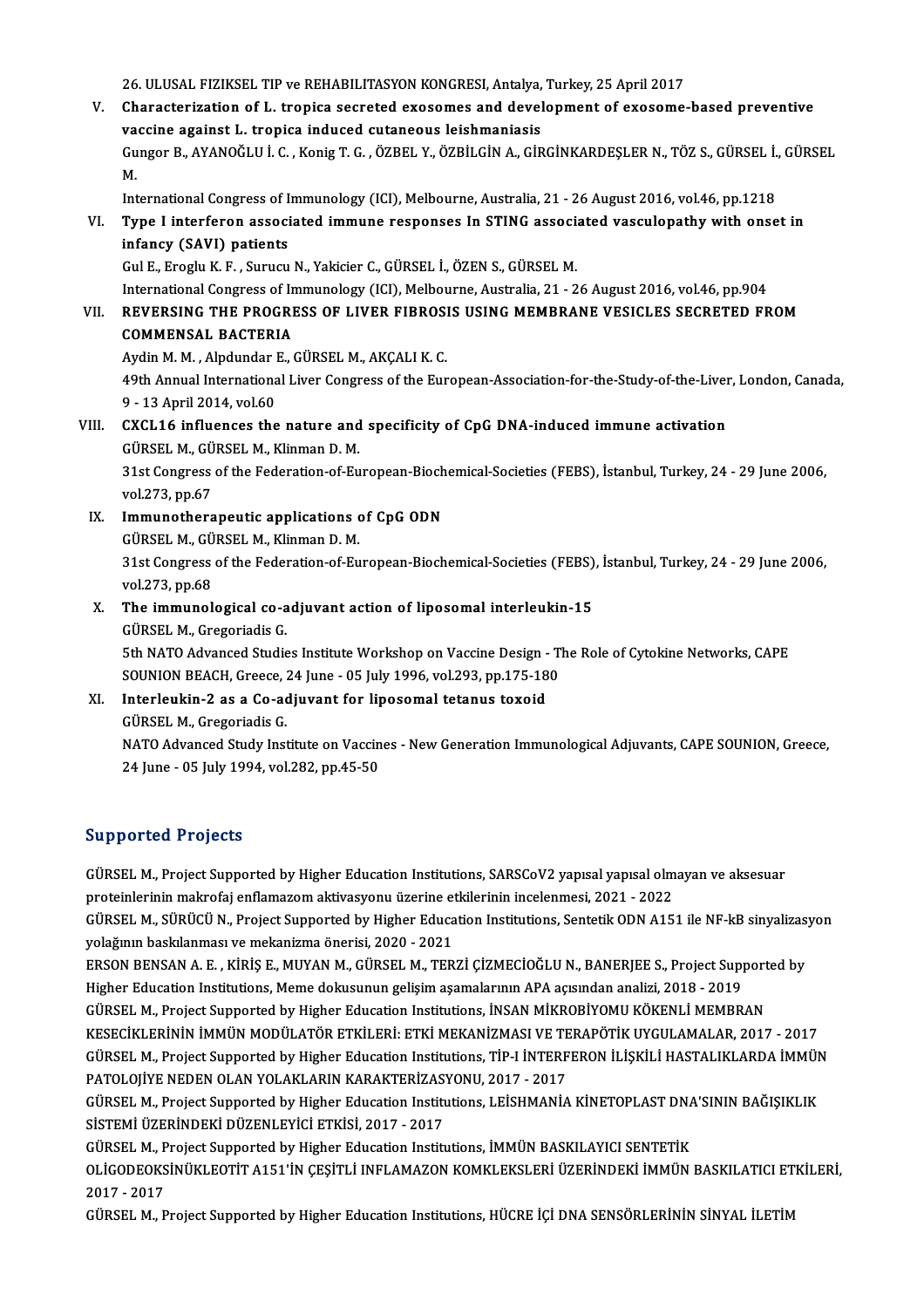YOLAKLARININ ÇALIŞILMASI AMACIYLA in Vitro STABİL HÜCRE HATTI OLUŞTURULMASI, 2017 - 2017

YOLAKLARININ ÇALIŞILMASI AMACIYLA in Vitro STABİL HÜCRE HATTI OLUŞTURULMASI, 2017 - 2017<br>GÖZEN A. G. , BEKLİOĞLU M., KEPENEK E. Ş. , İZGÜ K. F. , GÜNDÜZ U., GÜRSEL M., DOĞAN M., ÖZCENGİZ G., BİLGİN C. C. ,<br>ÖNDE S. Prejest YOLAKLARININ ÇALIŞILMASI AMACIYLA in Vitro STABİL HÜCRE HATTI OLUŞTURULMASI, 2017 - 2017<br>GÖZEN A. G. , BEKLİOĞLU M., KEPENEK E. Ş. , İZGÜ K. F. , GÜNDÜZ U., GÜRSEL M., DOĞAN M., ÖZCENGİZ G., Bİ<br>ÖNDE S., Project Supported b GÖZEN A. G. , BEKLİOĞLU M., KEPENEK E. Ş. , İZGÜ K. F. , GÜNDÜZ U., GÜRSEL M., DOĞAN M., ÖZCENGİZ G., BİLGİN C. C. ,<br>ÖNDE S., Project Supported by Higher Education Institutions, Kurşun ve Kadmiyum Ağır Metallerinin Yüksek<br>

ÖNDE<br>Derişi<br>2016<br>CÜPSI Derişimlerine alıştırılmış Çevresel Bakterilerde Maruziyet Altındaki Fizyolojik Uyumlamanın Moleküler Kökenleri, 2016 -<br>2016<br>GÜRSEL M., Project Supported by Higher Education Institutions, FEN BİLİMLERİ ENSTİTÜSÜ/LİSANSÜSTÜ

2016<br>GÜRSEL M., Project Supported by Higher Education Institutions, FEN BİLİMLERİ ENSTİTÜSÜ/LİSANSÜSTÜ TEZ PROJESİ,<br>2014 - 2016 GÜRSEL M., Project Supported by Higher Education Institutions, FEN BİLİMLERİ ENSTİTÜSÜ/LİSANSÜSTÜ TEZ PROJESİ,<br>2014 - 2016<br>GÜRSEL M., Project Supported by Higher Education Institutions, FEN BİLİMLERİ ENSTİTÜSÜ/LİSANSÜSTÜ T

2014 - 2016<br>GÜRSEL M., P<br>2014 - 2016<br>GÜRSEL M. B GÜRSEL M., Project Supported by Higher Education Institutions, FEN BİLİMLERİ ENSTİTÜSÜ/LİSANSÜSTÜ TEZ PROJESİ,<br>2014 - 2016<br>GÜRSEL M., Project Supported by Higher Education Institutions, FEN BİLİMLERİ ENSTİTÜSÜ/LİSANSÜSTÜ T

2014 - 2016<br>GÜRSEL M., P<br>2014 - 2016<br>GÜRSEL M. B GÜRSEL M., Project Supported by Higher Education Institutions, FEN BİLİMLERİ ENSTİTÜSÜ/LİSANSÜSTÜ TEZ PROJESİ,<br>2014 - 2016<br>GÜRSEL M., Project Supported by Higher Education Institutions, FEN BİLİMLERİ ENSTİTÜSÜ/LİSANSÜSTÜ T

2014 - 2016<br>GÜRSEL M., Project Supported by Higher Education Institutions, FEN BİLİMLERİ ENSTİTÜSÜ/LİSANSÜSTÜ TEZ PROJESİ,<br>2014 - 2016 GÜRSEL M., Project Supported by Higher Education Institutions, FEN BİLİMLERİ ENSTİTÜSÜ/LİSANSÜSTÜ TEZ PROJESİ,<br>2014 - 2016<br>GÜRSEL M., Project Supported by Higher Education Institutions, FEN BİLİMLERİ ENSTİTÜSÜ/LİSANSÜSTÜ T

2014 - 2016<br>GÜRSEL M., P<br>2014 - 2016<br>GÜRSEL M. B GÜRSEL M., Project Supported by Higher Education Institutions, FEN BİLİMLERİ ENSTİTÜSÜ/LİSANSÜSTÜ TEZ PROJESİ,<br>2014 - 2016<br>GÜRSEL M., Project Supported by Higher Education Institutions, FEN BİLİMLERİ ENSTİTÜSÜ/LİSANSÜSTÜ T

2014 - 2016<br>GÜRSEL M., P<br>2014 - 2016<br>GÜRSEL M. B GÜRSEL M., Project Supported by Higher Education Institutions, FEN BİLİMLERİ ENSTİTÜSÜ/LİSANSÜSTÜ TEZ PROJESİ,<br>2014 - 2016<br>GÜRSEL M., Project Supported by Higher Education Institutions, FEN BİLİMLERİ ENSTİTÜSÜ/LİSANSÜSTÜ T

2014 - 2016<br>GÜRSEL M., Project Supported by Higher Education Institutions, FEN BİLİMLERİ ENSTİTÜSÜ/LİSANSÜSTÜ TEZ PROJESİ,<br>2014 - 2016 GÜRSEL M., Project Supported by Higher Education Institutions, FEN BİLİMLERİ ENSTİTÜSÜ/LİSANSÜSTÜ TEZ PROJESİ,<br>2014 - 2016<br>GÜRSEL M., Project Supported by Higher Education Institutions, FEN BİLİMLERİ ENSTİTÜSÜ/LİSANSÜSTÜ T

2014 - 2016<br>GÜRSEL M., P<br>2014 - 2016<br>GÖZEN A. G GÜRSEL M., Project Supported by Higher Education Institutions, FEN BİLİMLERİ ENSTİTÜSÜ/LİSANSÜSTÜ TEZ PROJESİ,<br>2014 - 2016<br>GÖZEN A. G. , BEKLİOĞLU M., İZGÜ K. F. , GÜRSEL M., DOĞAN M., ÖZCENGİZ G., BİLGİN C. C. , ÖNDE S.,

2014 - 2016<br>GÖZEN A. G. , BEKLİOĞLU M., İZGÜ K. F. , GÜRSEL M., DOĞAN M., ÖZCENGİZ G., BİLGİN C. C. , ÖNDE S., Project Supported<br>by Higher Education Institutions, Tatlısu Acinetobacter türlerinin antibiyotik maruziyeti alt GÖZEN A. G. , BEKLİOĞLU M., İZGÜ K. F.<br>by Higher Education Institutions, Tatlısı<br>değişimlerin belirlenmesi, 2015 - 2015<br>CÜBSEL M. Broject Sunnerted by Highe by Higher Education Institutions, Tatlısu Acinetobacter türlerinin antibiyotik maruziyeti altında sergiledikleri moleküler<br>değişimlerin belirlenmesi, 2015 - 2015<br>GÜRSEL M., Project Supported by Higher Education Institution

değişimlerin<br>GÜRSEL M., P<br>2014 - 2015<br>GÜRSEL M. B GÜRSEL M., Project Supported by Higher Education Institutions, FEN BİLİMLERİ ENSTİTÜSÜ/LİSANSÜSTÜ TEZ PROJESİ,<br>2014 - 2015<br>GÜRSEL M., Project Supported by Higher Education Institutions, FEN BİLİMLERİ ENSTİTÜSÜ/LİSANSÜSTÜ T

2014 - 2015<br>GÜRSEL M., Project Supported by Higher Education Institutions, FEN BİLİMLERİ ENSTİTÜSÜ/LİSANSÜSTÜ TEZ PROJESİ,<br>2014 - 2015 GÜRSEL M., Project Supported by Higher Education Institutions, FEN BİLİMLERİ ENSTİTÜSÜ/LİSANSÜSTÜ TEZ PROJESİ,<br>2014 - 2015<br>GÜRSEL M., Project Supported by Higher Education Institutions, FEN BİLİMLERİ ENSTİTÜSÜ/LİSANSÜSTÜ T

2014 - 2015<br>GÜRSEL M., P<br>2014 - 2015<br>GÜRSEL M. B GÜRSEL M., Project Supported by Higher Education Institutions, FEN BİLİMLERİ ENSTİTÜSÜ/LİSANSÜSTÜ TEZ PROJESİ,<br>2014 - 2015<br>GÜRSEL M., Project Supported by Higher Education Institutions, FEN BİLİMLERİ ENSTİTÜSÜ/LİSANSÜSTÜ T

2014 - 2015<br>GÜRSEL M., Project Supported by Higher Education Institutions, FEN BİLİMLERİ ENSTİTÜSÜ/LİSANSÜSTÜ TEZ PROJESİ,<br>2014 - 2015 GÜRSEL M., Project Supported by Higher Education Institutions, FEN BİLİMLERİ ENSTİTÜSÜ/LİSANSÜSTÜ TEZ PROJESİ,<br>2014 - 2015<br>GÜRSEL M., Project Supported by Higher Education Institutions, FEN BİLİMLERİ ENSTİTÜSÜ/LİSANSÜSTÜ T

2014 - 2015<br>GÜRSEL M., P<br>2014 - 2015<br>GÜRSEL M. B GÜRSEL M., Project Supported by Higher Education Institutions, FEN BİLİMLERİ ENSTİTÜSÜ/LİSANSÜSTÜ TEZ PROJ<br>2014 - 2015<br>GÜRSEL M., Project Supported by Higher Education Institutions, SPINAL KORD YARALANMALI (SKY) BIREYLERDE

2014 - 2015<br>GÜRSEL M., Project Supported by Higher Education I<sub>I</sub><br>BARSAK FLORASININ TANIMLANMASI, 2013 - 2014<br>GÖZEN A.C., ÖYTEM H.A., BUGAK T. COPPENS L.E.I GÜRSEL M., Project Supported by Higher Education Institutions, SPINAL KORD YARALANMALI (SKY) BIREYLERDE<br>BARSAK FLORASININ TANIMLANMASI, 2013 - 2014<br>GÖZEN A. G. , ÖKTEM H. A. , BUCAK T., COPPENS J. E. P. , KALVENAS J. E. ,

BARSAK FLORASININ TANIMLANMASI, 2013 - 2014<br>GÖZEN A. G. , ÖKTEM H. A. , BUCAK T., COPPENS J. E. P. , KALVENAS J. E. , İZGÜ K. F. , BEKLİOĞLU M., BİRAND ÖZSOY A.<br>GÜNDÜZ U., GÜRSEL M., et al., Project Supported by Higher Edu GÖZEN A. G. , ÖKTEM H. A. , BUCAK T., COPPENS J. E. P. , KALVENAS J. E. , İZGÜ K. F. , BEKLİC<br>GÜNDÜZ U., GÜRSEL M., et al., Project Supported by Higher Education Institutions, Sucul bic<br>nikel ve kadmiyum dirençlerinin beli GÜNDÜZ U., GÜRSEL M., et al., Project Supported by Higher Education Institutions, Sucul biofilm bakterilerinin<br>nikel ve kadmiyum dirençlerinin belirlenmesi ve moleküler karakterizasyonu, 2013 - 2014<br>GÜRSEL M., GÜNGÖR B., P

nikel ve kadmiyum dirençlerinin belirlenmesi ve moleküler karakterizasyonu, 2013 - 2014<br>GÜRSEL M., GÜNGÖR B., Project Supported by Higher Education Institutions, TÜMÖRE YÖNLENDİRİLMİŞ CpG<br>OLİGODEOKSİNÜKLEOTİD /KATYONİK PEP GÜRSEI<br>OLİGOI<br>- 2013<br>CÜPSEI OLİGODEOKSİNÜKLEOTİD /KATYONİK PEPTİD KOMPLEKSLERİNİN TERAPATİK ÖZELLİKLERİNİN BELİRLENMESİ, 201<br>- 2013<br>GÜRSEL M., ALPDÜNDAR E., Project Supported by Higher Education Institutions, MİCROBİYAL HÜCRE KÖKENLİ SALGI<br>KESECİKI E

- 2013<br>GÜRSEL M., ALPDÜNDAR E., Project Supported by Higher Educat<br>KESECİKLERİNİN İMMUNOMODÜLATÖR ETKİLERİ, 2013 - 2013<br>GÜRSEL M. YU DIZ S. Project Supported by Higher Education In GÜRSEL M., ALPDÜNDAR E., Project Supported by Higher Education Institutions, MİCROBİYAL HÜCRE KÖKENI<br>KESECİKLERİNİN İMMUNOMODÜLATÖR ETKİLERİ, 2013 - 2013<br>GÜRSEL M., YILDIZ S., Project Supported by Higher Education Institut

KESECİKLERİNİN İMMUNOMODÜLATÖR ETKİLERİ, 2013 - 2013<br>GÜRSEL M., YILDIZ S., Project Supported by Higher Education Institutions, METAL-ORGANİK KOORDİNASYON<br>NANOPARÇACIKLARIN IMMUN MODULATOR ETKİLERİ, 2013 - 2013 GÜRSEL M., YILDIZ S., Project Supported by Higher Education Institutions, METAL-ORGANİK KOORDİNASYON<br>NANOPARÇACIKLARIN IMMUN MODULATOR ETKİLERİ, 2013 - 2013<br>GÜRSEL M., Project Supported by Higher Education Institutions, Re

NANOPARÇACIKLARIN IMMUN MODULATOR ETKİLERİ, 2013 - 2013<br>GÜRSEL M., Project Supported by Higher Education Institutions, Reko<br>Adjuvantların Aşı Uygulama Çalışmalarında Denenmesi, 2012 - 2012<br>GÜRSEL M. Project Supported by Hi GÜRSEL M., Project Supported by Higher Education Institutions, Rekombinant Protein Antijenlerin Ve Yeni Tip<br>Adjuvantların Aşı Uygulama Çalışmalarında Denenmesi, 2012 - 2012<br>GÜRSEL M., Project Supported by Higher Education

Adjuvantların Aşı Uygulama Çalışmalarında Denenmesi, 2012 - 2012<br>GÜRSEL M., Project Supported by Higher Education Institutions, İki Farklı Tip Tlr9 Agonisti İle Uyarılan Hücrelerde<br>Etkinleşen Sinyal İletim Yolakla, 2011 -